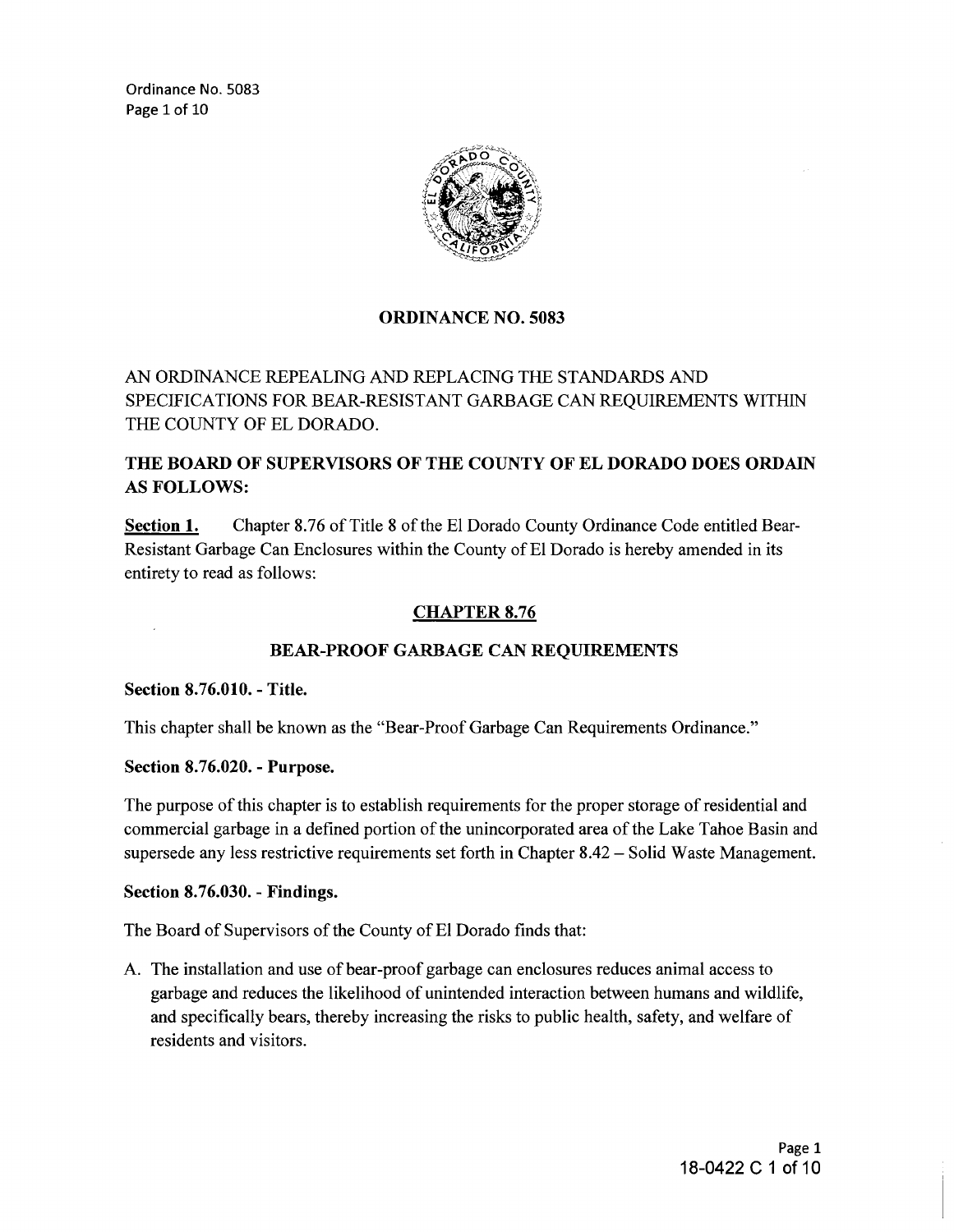- B. The installation and use of bear-proof garbage can enclosures helps to protect local wildlife from becoming dependent upon human sources of food.
- C. The installation and use of bear-proof garbage can enclosures reduces the likelihood of property damage due to wildlife foraging for human garbage.

# **Section 8.76.040. - Applicability.**

This chapter shall apply in the unincorporated portions of the County that lie within the boundaries of the Silver Fork, Tahoe Truckee Unified, and Lake Tahoe Unified School Districts, as amended from time to time and as identified on the El Dorado County Office of Education or Tahoe Truckee Unified School District websites.

# **Section 8.76.050. - Definitions.**

For purposes of this chapter, the following words and phrases are defined as follows, except where the context clearly indicates a different meaning:

- A. *Bear-proof garbage can enclosure* or *bear box* means a secured enclosure, made of metal, with a secured door or doors in front of the enclosure, or equivalent, and a design that has been determined by the South Lake Tahoe Basin Waste Management Authority to be sturdy, weather resistant, and constructed so the contents of the garbage can enclosure are inaccessible to bears when kept closed and locked. A list of approved bear-proof garbage can enclosures shall be available to the public at the Lake Tahoe office of the Environmental Management Department and the County Planning and Building Department. An approved bear-proof garbage can enclosure does not include dumpsters, construction tools, or materials storage boxes, or similar metal boxes, that are not identified on the South Lake Tahoe Basin Waste Management Authority approved list of bear-proof garbage can enclosures, unless specifically approved for a particular address in writing by the franchised waste hauler. Unless specifically approved, construction tools or materials storage boxes, or similar metal boxes, shall not be serviced by the franchised waste hauler.
- B. *Bear-resistant container* means a metal or heavy-duty plastic garbage can that is constructed so as to be normally inaccessible to bears if the lid is kept closed and sealed. An approved bear-resistant container does not include construction tools or materials storage boxes, or similar metal boxes, unless specifically approved for a particular address in writing by the franchised waste hauler. Unless specifically approved, construction tools or materials storage boxes, or similar metal boxes, shall not be serviced by the franchised waste hauler.
- C. *Commercial* or *commercial property* means property used for conducting business thereon, including, but not limited to, retail sales, services, wholesale operations, manufacturing and industrial operations, school facilities (both public and private), other institutions, and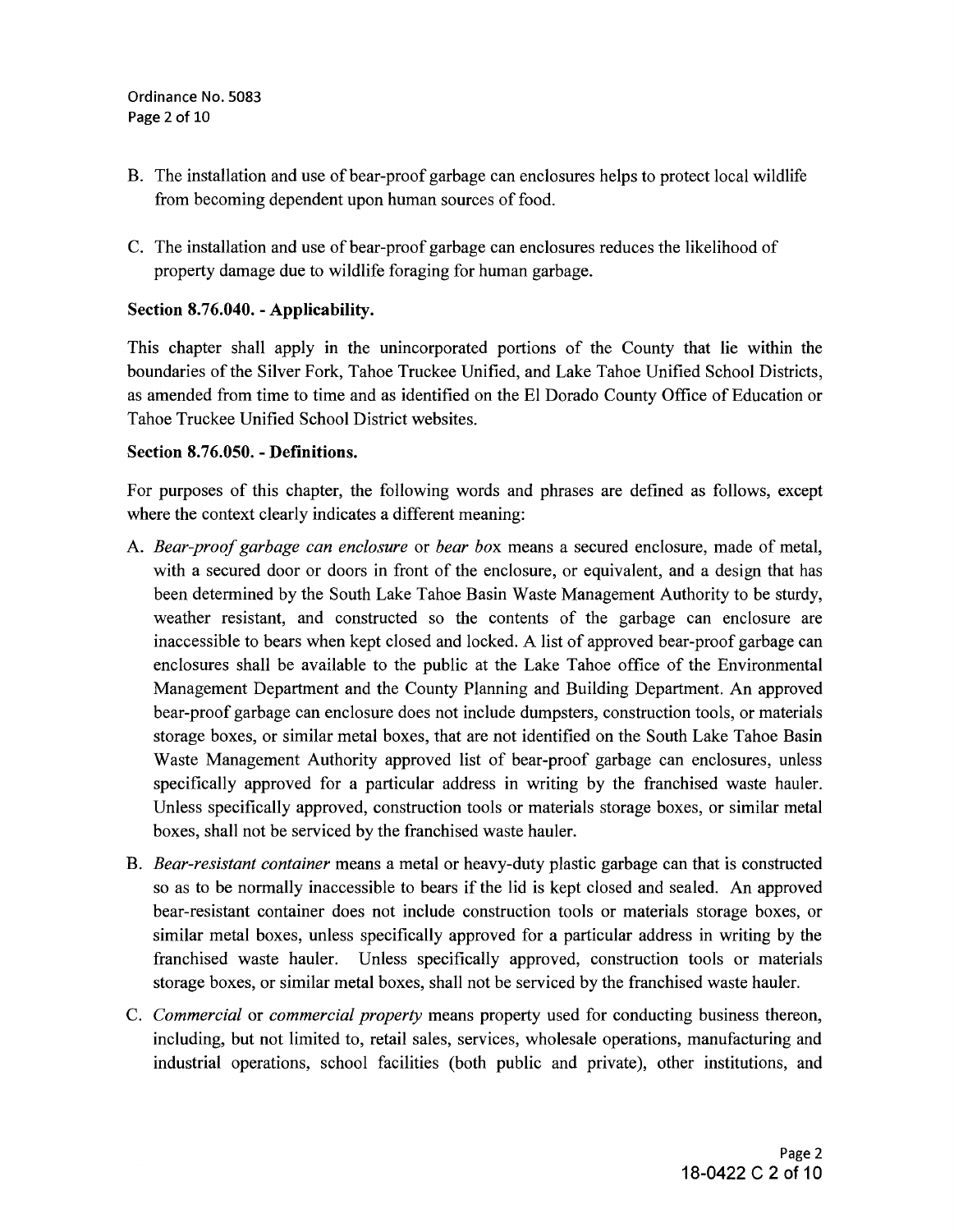governmental agencies, but excluding businesses conducted upon residential property (as defined herein).

- D. *Director* means the Community Development Services, Environmental Management Department Director, or his/her authorized designee or successor.
- E. *Existing residential property* means a residential property lawfully occupied as of the date the ordinance from which this chapter is derived was adopted, provided that the property is not used as a vacation home rental.
- F. *Existing vacation home rental* means a vacation home rental lawfully permitted as of the date the ordinance from which this chapter is derived was adopted.
- G. *Franchised waste hauler* means the entity that has a current franchise agreement, approved by the County of El Dorado Board of Supervisors, for the collection, transport, and disposal of solid waste in a defined area of the unincorporated portion of the Lake Tahoe Basin.
- H. *Multi-Family* or *Multi-Family Property* means the parcel and the building(s) on it containing five (5) or more individual residential dwellings. Multi-Family properties have shared, centralized collection service for all dwellings and are billed to one (1) address, typically the owner or property manager.
- I. *New residential construction* means creating a new residential unit or guest quarters.
- J. *Remodeled home* means a residence with a remodel project with an estimated permit value equal to or greater than \$20,000.
- K. *Residential* or *residential property* means on, of, or pertaining to property used for residential purposes, irrespective of whether such dwelling units are rental units or owner-occupied, or whether commercial activities are conducted thereon or therefrom, provided that such commercial activities are permitted under applicable zoning regulations and do not consist of the primary use of the property.
- L. *South Lake Tahoe Basin Waste Management Authority* means the Joint Powers Authority (JPA) comprised of one (1) elected representative of the County of El Dorado Board of Supervisors, City of South Lake Tahoe City Council, and Douglas County, Nevada, Board of County Commissioners.
- M. *Vacation home rentals* as defined in Chapter 5.56 Vacation Home Rentals in the Lake Tahoe Basin, which may be amended from time to time, means one (1) or more dwelling units, including either a single-family home, duplex, or single condominium unit rented for the purpose of overnight lodging for a period of not less than one night and not more than thirty (30) days, other than ongoing month-to-month tenancy granted to the same renter for the same unit.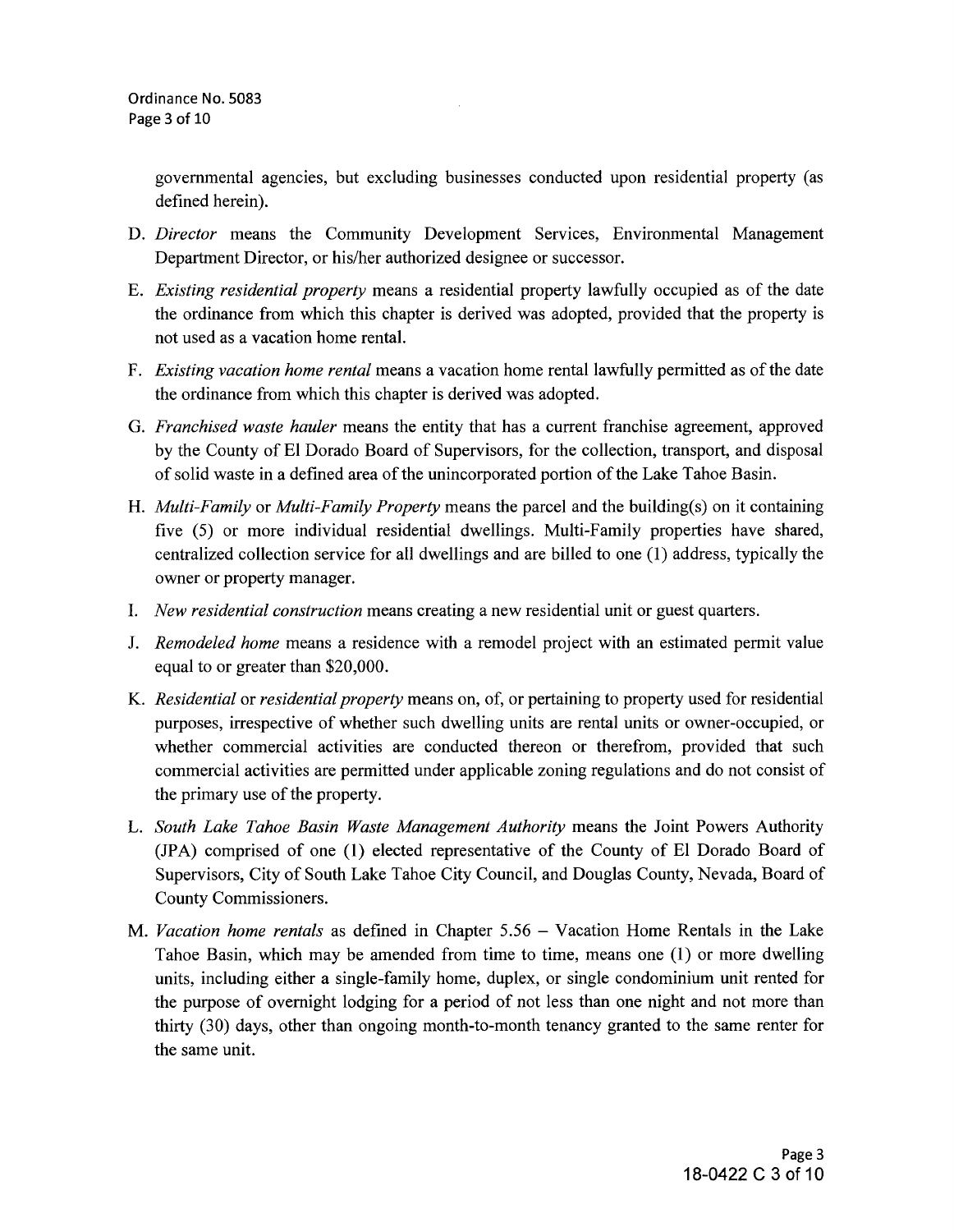Ordinance No. 5083 Page 4 of 10

### Section 8.76.060. - Residential Garbage Can Enclosure.

- A. The owner, lessee, resident, or person exercising physical control of any residential property shall install an approved bear-proof garbage can enclosure in either of the following circumstances:
	- 1. Prior to issuance of the building permit or certificate of occupancy for all new residential construction and remodel projects; or
	- 2. Within thirty (30) days of notification by the Environmental Management Department that installation of an approved bear-proof garbage can enclosure is required because the garbage collection or storage site or bear-resistent container has been inspected and determined to be a bear access problem by the Environmental Management Department or another agent or organization approved by the County Board of Supervisors.
- B. Notwithstanding the timeframes specified herein, installation of bear-proof garbage can enclosures may be delayed with prior written approval from the Director finding that such delay is necessary due to Tahoe Regional Planning Agency requirements or frozen ground conditions.
- C. Bear-proof garbage can enclosures shall:
	- 1. Not be located within a County-maintained road right-of-way or easement;
	- 2. Be located as near as possible to, and no more than ten (10) feet from, the edge of rightof-way for County-maintained roads;
	- 3. Be consistent with the minimum setback requirements pursuant to El Dorado County Ordinance Code section 130.30.030; and
	- 4. Be located no more than ten (10) feet from the edge of privately maintained roads.
- D. Unless a notice is sent under subsection (A)(2), existing residential properties may continue to use garbage and recycling containers that are stored within the residence, in an enclosed garage, or other structure that is inaccessible to bears, provided that residents only remove and set out their garbage and recycling containers for collection by the franchised waste hauler no earlier than 6:00 a.m. on the regularly scheduled day of collection and return such cans to the house, garage, or structure on the same day of collection. Existing residential properties may keep outside or set out for collection their trash and recyclables containers on days and times other than those specified herein provided that they use bear-resistant containers that are effective in preventing bears and other animals from accessing the trash and recyclables and the bear-resistant containers are in good repair and otherwise meet all other requirements of this chapter. If a bear-resistant container used by a resident is ineffective in preventing bear or other animal access to the resident's trash and recyclables, the resident must either install and use a bear-proof garbage can enclosure or keep all trash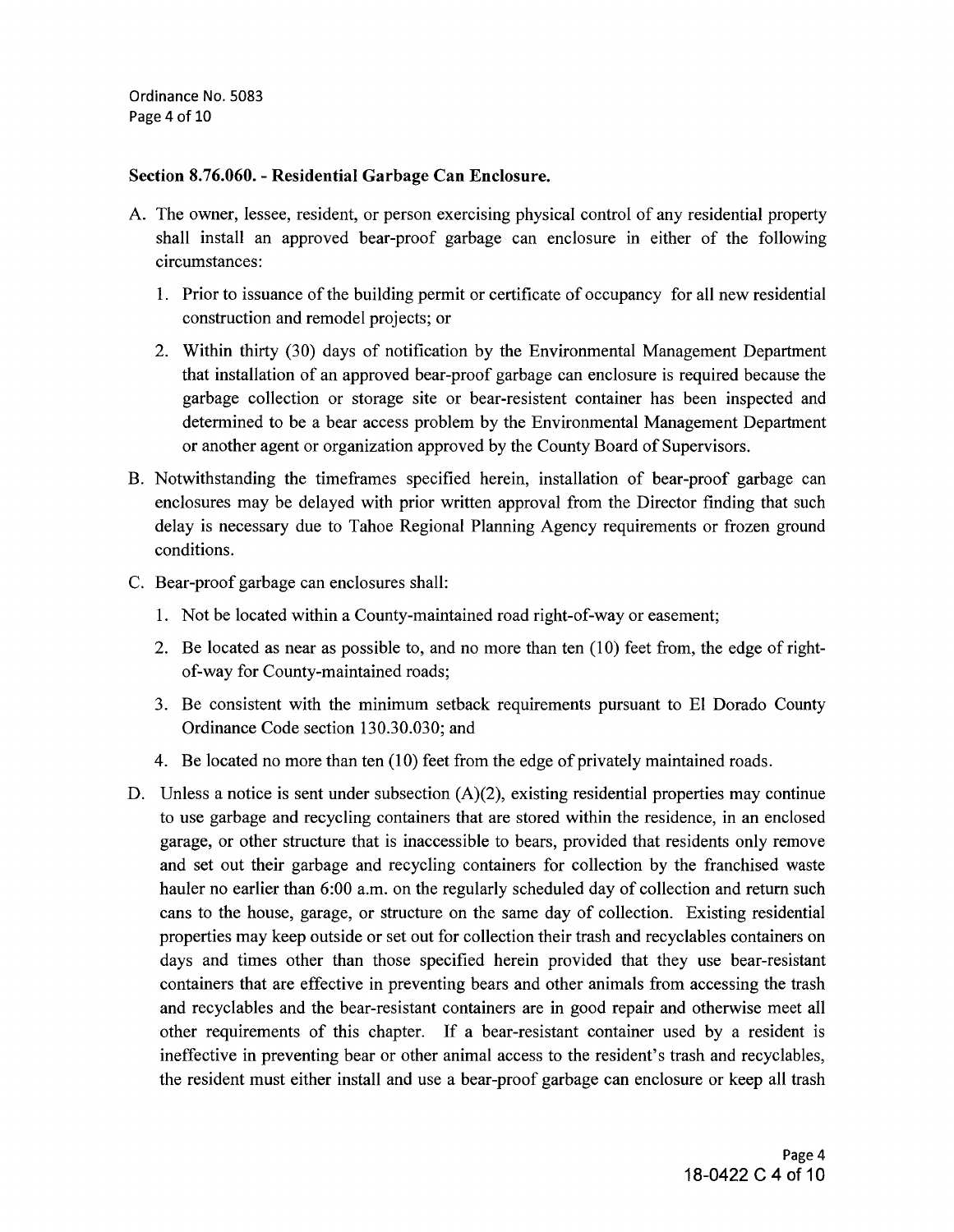and recyclables in an enclosed garage or part of the house, or similar structure that is inaccessible to bears.

- E. Residents that live in a development managed by a Home Owner's Association (HOA) or Property Owner's Association (POA) may submit to the Environmental Management Department a request for exemption from this Ordinance accompanied by a proposed alternative garbage management plan for preventing animal access to garbage. Said garbage management plan must:
	- a. Provide for education of property owners regarding proper handling and placement of garbage so as to prevent bear or other animal access;
	- b. Provide for enforcement by the HOA / POA Board against non-compliant property owners; and
	- c. Be approved by the Director. The Director may rescind approval of the alternative garbage management plan at any time for failure to meet the requirements set forth in the approved plan or if the approved plan does not adequately satisfy the purpose and intent of this chapter.

# **Section 8.76.070. - Vacation Home Rental Requirements.**

- A. All new vacation home rentals of four (4) or less units shall have an approved bear-proof garbage can enclosure installed prior to the issuance of a vacation home rental permit pursuant to the provisions of Chapter 5.56. Vacation home rentals of five (5) or more units may utilize approved bear-proof garbage can enclosures or commercial container(s), as approved by the franchised waste hauler, and as determined appropriate and required for the premises by the Environmental Management Department.
- B. All existing vacation home rental units, at the time of the adoption of this ordinance from which this chapter is derived, shall have an approved bear-proof garbage can enclosure installed by October 15, 2018, unless delay is otherwise approved pursuant to subsection 8.76.060(B) of this chapter.
- C. All new and existing vacation home rentals shall meet the following minimum bear-proof garbage can enclosure capacity requirements:
	- 1. Residential units less than 2,500 square feet shall install and maintain a minimum of one (1) bear-proof garbage can enclosure capable of holding two (2) thirty-two (32) gallon plastic or metal garbage cans;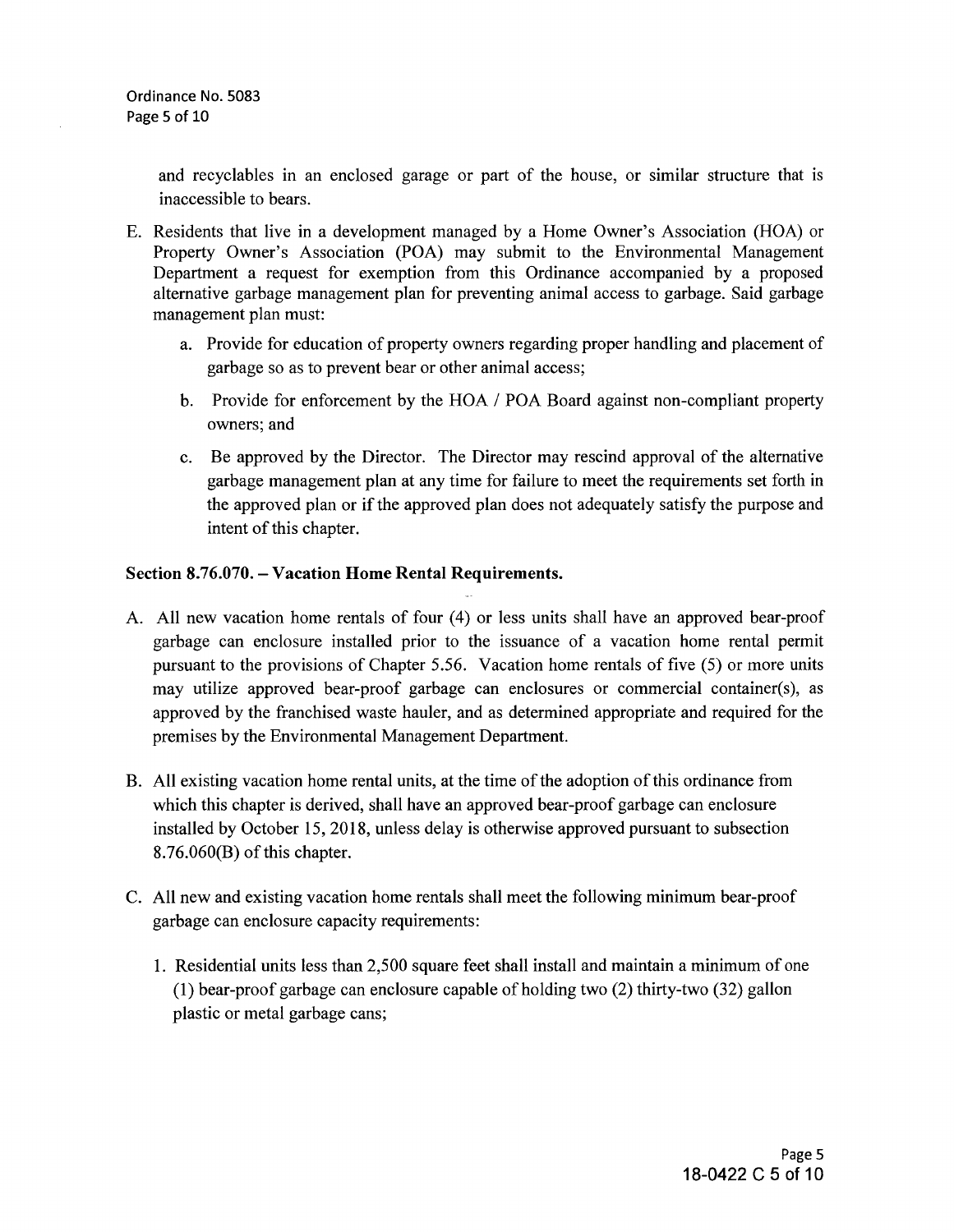- 2. Residential units 2,500 to 3,500 square feet shall install and maintain a minimum of one (1) or more bear-proof garbage can enclosure(s) capable of holding three (3) thirty-two (32) gallon plastic or metal garbage cans; and
- 3. Residential units greater than 3,500 square feet shall install and maintain a minimum of one  $(1)$  or more bear-proof garbage can enclosure(s) capable of holding four (4) thirty-two (32) gallon plastic or metal garbage cans.
- D. Any owner shall ensure that persons renting their home comply with this chapter and the owner may be subject to the administrative fines of section 8.76.110 for the failure of persons renting their home to properly utilize the bear-proof garbage can enclosure.
- E. Notwithstanding subsection (A) of this section, all vacation home rental units within multiunit complexes, such as a condominium complex, must meet the requirements of section 8.76.080, Multi-Family Requirements, if bear-proof garbage can enclosures are not installed for each unit. These Multi-Family requirements must be satisfied prior to the issuance of a vacation home rental permit pursuant to the provisions of Chapter 5.56 for new vacation home rentals or by October 15, 2018 for existing vacation home rentals.

### **Section 8.76.080. - Multi-Family Residential Requirements.**

- A. Multi-family residential complexes shall use either: (1) a dumpster provided or approved by the franchised waste hauler; or (2) an approved bear-proof garbage can enclosure, unless an alternative container is specifically approved for a particular address in writing by the franchised waste hauler. Unless specifically approved, construction tools or materials storage boxes, or similar metal boxes, shall not be allowed or serviced by the franchised waste hauler.
- B. All multi-family unit complexes using dumpsters or bins shall have metal bear-resistant lids with locking bars; provided, however, plastic lids may be allowed at the discretion of the franchised waste hauler, but shall be replaced with metal lids if the plastic lids are not capable of keeping bears and other wildlife out of the dumpsters or bins when the lids are closed.
- C. Multi-family unit complex customers shall use a combination lock or other bear-resistant locking mechanism to secure the locking bar on the dumpsters and bins.
- D. Dumpsters and bins shall be locked at dusk and may be unlocked no earlier than sunrise or 5 :00 a.m. on the day of collection. Customers shall unlock the dumpsters or bins prior to collection on the day of collection.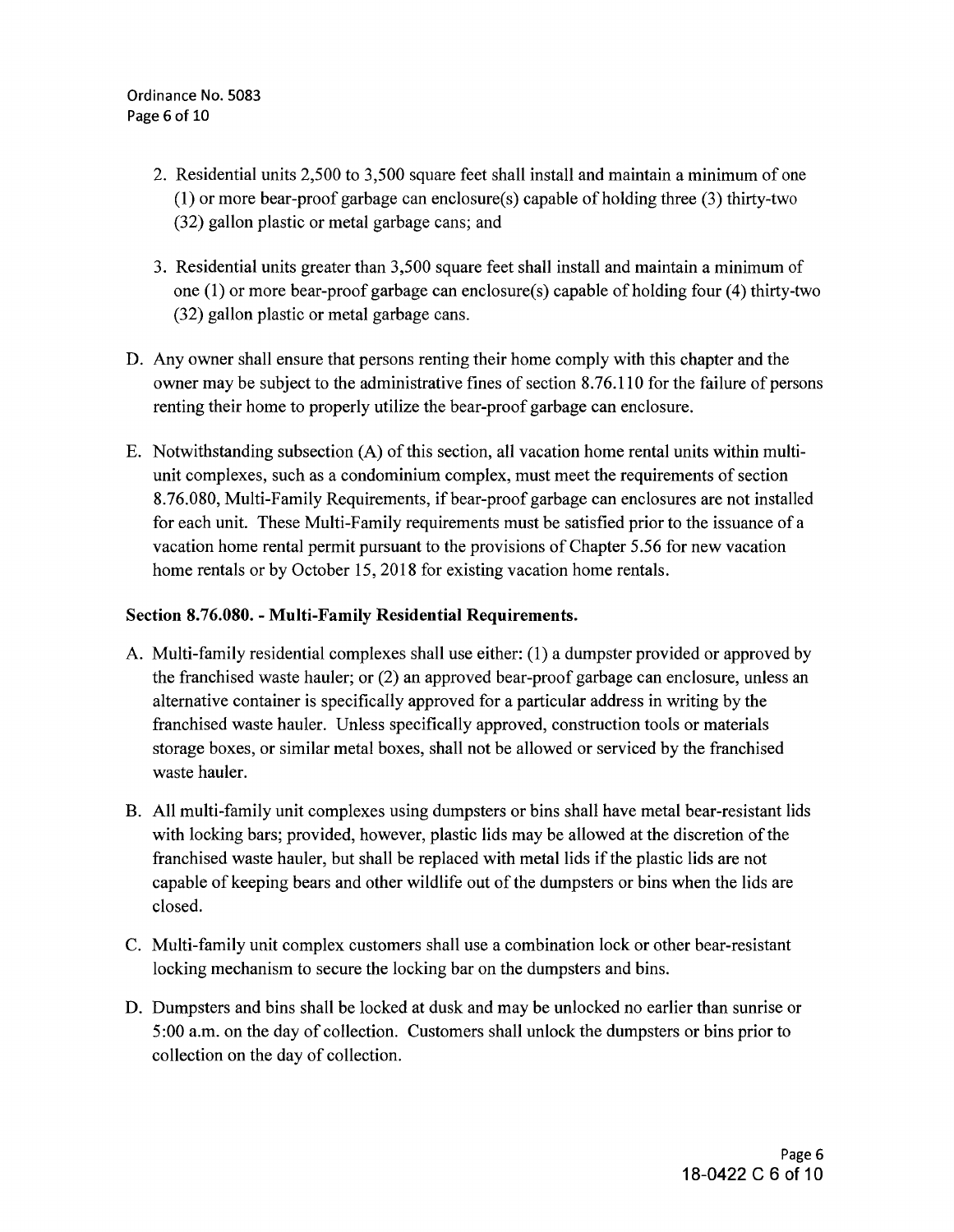E. Lids must remain closed during the day except when refuse is being added or removed from the container.

# **Section 8.76.090. - Commercial Requirements.**

- A. A commercial premise shall use either: (1) a dumpster provided or approved by the franchised waste hauler; or (2) an approved bear-proof garbage can enclosure unless an alternative container is specifically approved for a particular address in writing by the franchised waste hauler. Unless specifically approved, construction tools or materials storage boxes, or similar metal boxes, shall not be allowed or serviced by the franchised waste hauler.
- B. All commercial dumpsters or bins shall have metal bear-resistant lids with locking bars; provided, however, plastic lids may be allowed at the discretion of the franchised waste hauler, but shall be replaced with metal lids if the plastic lids are not capable of keeping bears and other wildlife out of the dumpsters or bins when the lids are closed.
- C. Commercial customers shall use a combination lock or other bear-resistant locking mechanism to secure the locking bar on any dumpsters and bins.
- D. Dumpsters and bins shall be locked at dusk or the close of business, whichever comes first, and may be unlocked no earlier than sunrise or 5 :00 a.m. on the day of collection. Customers shall unlock the dumpsters and bins prior to collection on the day of collection.
- E. Lids must remain closed during the day except when refuse is being added or removed from the container.

### **Section 8. 76.100.** - Use **and Maintenance of Bear-Proof Garbage Can Enclosures.**

- A. The owner, lessee, resident, or person exercising physical control of any private property shall at all times maintain and use an approved bear-proof garbage can enclosure for the collection, storage, and disposal of garbage when required to do so by this chapter.
- B. Each bear-proof garbage can enclosure and surrounding area shall be maintained in a manner to minimize odor and nuisance.
- C. All garbage must be placed in plastic or metal cans inside the bear-proof garbage can enclosure. Bagged or loose garbage may not be placed inside the bear-proof garbage can enclosure unless also stored in a plastic or metal garbage can.
- D. Bear-proof garbage can enclosure doors, or equivalent, shall not be opened except when necessary to place garbage cans inside or to remove the garbage cans from the bear-proof garbarge can enclosure.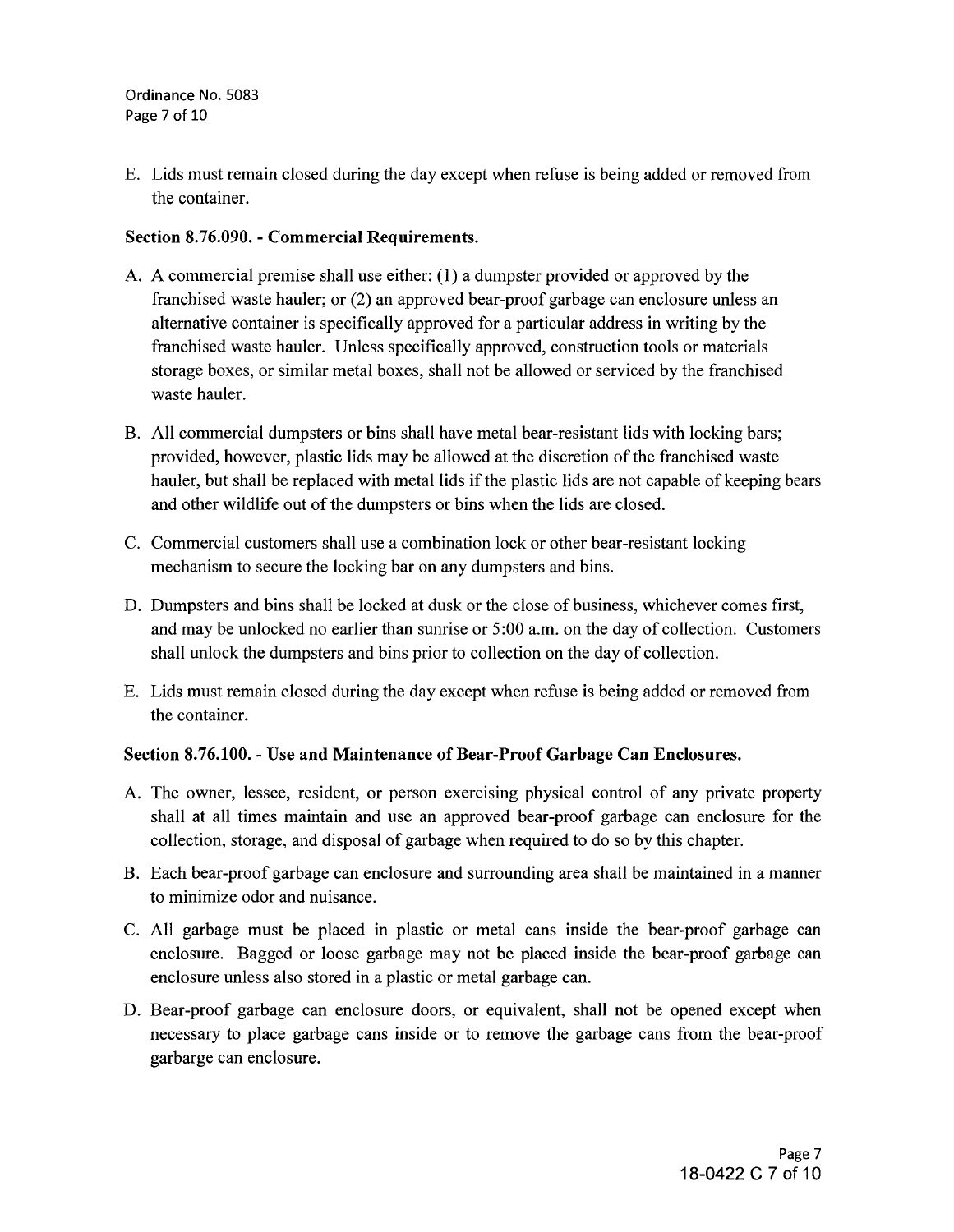E. The bear-proof garbage can enclosure shall not be overloaded to the extent the enclosure cannot be securely closed.

### Section 8.76.110. - Administration and Enforcement.

- A. Violation of any requirement of this chapter, including but not limited to the failure to install a bear proof garbage can enclosure, the improper use of such enclosure, or the improper storage of garbage, shall be subject to a progressive warning and penalty structure implemented and enforced by the Environmental Management Department. The intent of the enforcement program is to secure compliance with these regulations and deter future violations, but is not intended to be punitive.
- B. Progressive enforcement will be based on a rolling two (2) year period. Specifically, for a given infraction of these regulations, the enforcement measure will be based on the number of past violations by the same person or business within the past two (2) years (24 months), as follows:

1. First offense: the owner, resident, person, or business will receive a written warning notifying them of these requirements and explaining that future infractions will lead to monetary penalties.

2. Second offense: the owner, resident, person, or business will receive a written notice of these requirements and a monetary penalty not to exceed \$200.00 per violation.

3. Third offense: the owner, resident, person, or business will receive a written notice of these requirements and a monetary penalty not to exceed \$400.00 per violatoin.

4. Subsequent offenses: the maximum penalty will increase by \$200.00 per violation for each subsequent offense.

- C. Any person receiving a notice or monetary penalty shall be informed of the South Lake Tahoe Basin Waste Management Authority interest-free loan program, if available and in effect, to have a bear-proof garbage can enclosure installed on their premises.
- D. Any notice under this chapter may be sent by regular mail to the property address associated with the violation or the mailing address for that property.
- E. For a violation based on the failure to have installed an approved bear-proof garbage can enclosure or franchised hauler approved commercial container, as appropriate and required for the premises, the fine shall be waived if, within ninety (90) calendar days of the date on the notice of violation, the owner, resident, person, or business requests a waiver in writing and provides sufficient documentation showing that an approved bear-proof garbage can enclosure or franchised hauler approved commercial container, as appropriate and required for the premises, has been installed.
- F. Any unpaid fines may be collected pursuant to the procedures and remedies in Chapter 9.02.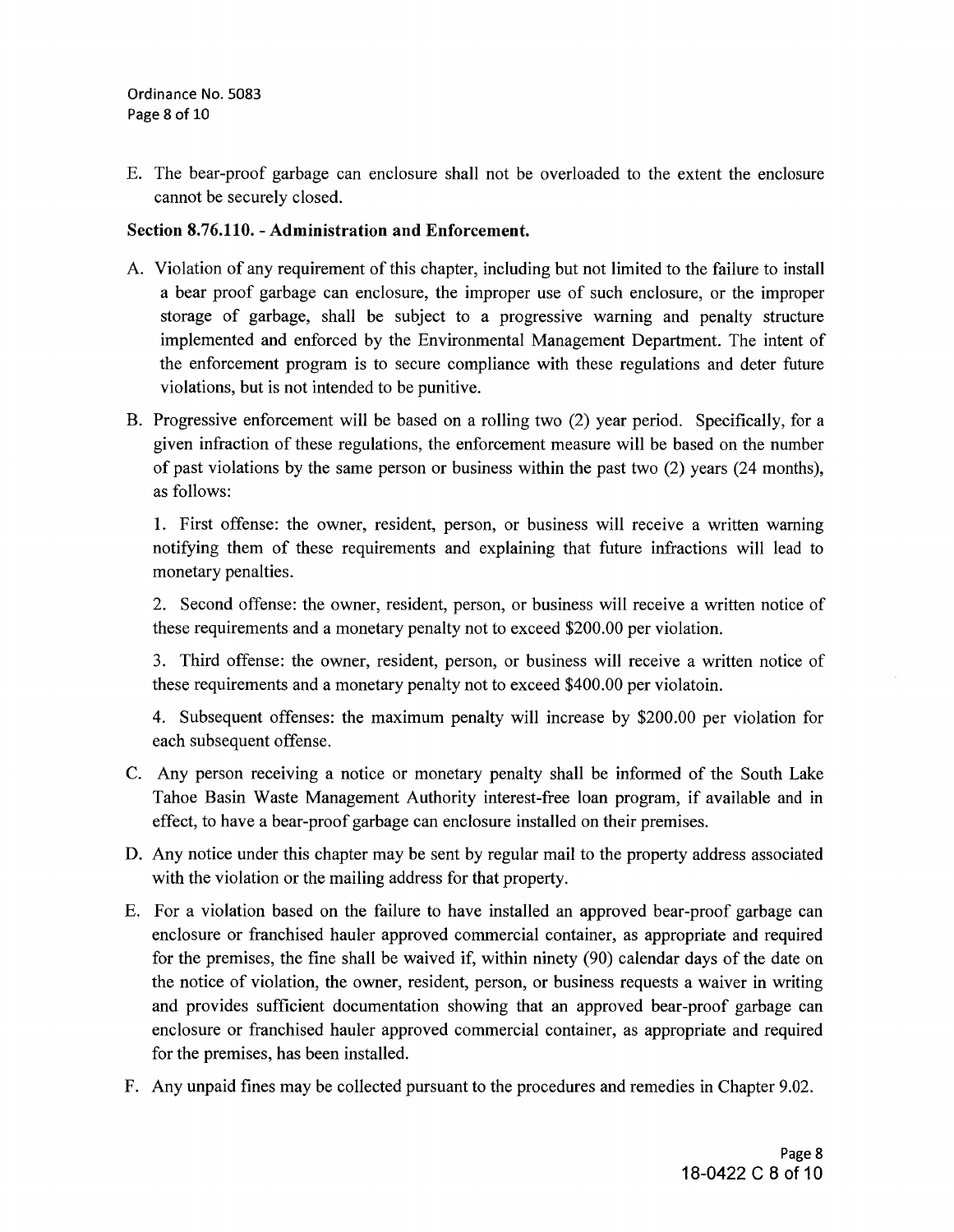Ordinance No. 5083 Page 9 of 10

#### Section 8.76.120. - Appeal.

A. Any person or business receiving any notice under this chapter or monetary penalty who contests the notice or monetary penalty, shall have the right to an informal administrative review by the Director on the appropriateness or amount of the notice or monetary penalty. The request for an administrative review must be submitted in writing within thirty (30) calendar days from the date on the the notice or imposition of monetary penalty. The Director shall provide a written decision responsive to the administrative review request within thirty (30) calendar days of receipt of the written request for administrative review.

B. Any resident or business wishing to formally appeal an informal administrative review decision or determination made by the Director under this chapter may do so within thirty (30) calendar days of the Director's decision in accordance with the provisions set forth in Chapter 9 .02 of the County Ordinance Code.

### Section 8.76.130. - Severability.

This chapter and the various parts thereof are hereby declared to be severable. If any section, subsection, subdivision, paragraph, sentence, clause, or phrase of this chapter or any part thereof is for any reason held to be unconstitutional, invalid, or ineffective by any court of competent jurisdiction, such decision shall not affect the validity or effectiveness of the remaining portions of this chapter or any part thereof. The Board of Supervisors hereby declares that it would have passed each section, subsection, subdivision, paragraph, sentence, clause, or phrase of this chapter irrespective of whether one (I) or more sections, subsections, subdivisions, paragraphs, sentences, clauses, or phrases is held invalid or ineffective.

Pursuant to California Government Code section 25123, this ordinance shall become effective thirty (30) days from the date of final passage.

PASSED AND ADOPTED by the Board of Supervisors of the County of El Dorado at a regular meeting of said Board, held the 8th day of May, 2018, by the following vote of said Board:

ATTEST JAMES S. MITRISIN Clerk of the Board of Supervisors

Deputy Clerk

Ayes: Veerkamp, Novasel, Frentzen, Ranalli Noes:None

Absent:Hidahl

ffulls

Michael Ranalli, Chair, Board of Supervisors